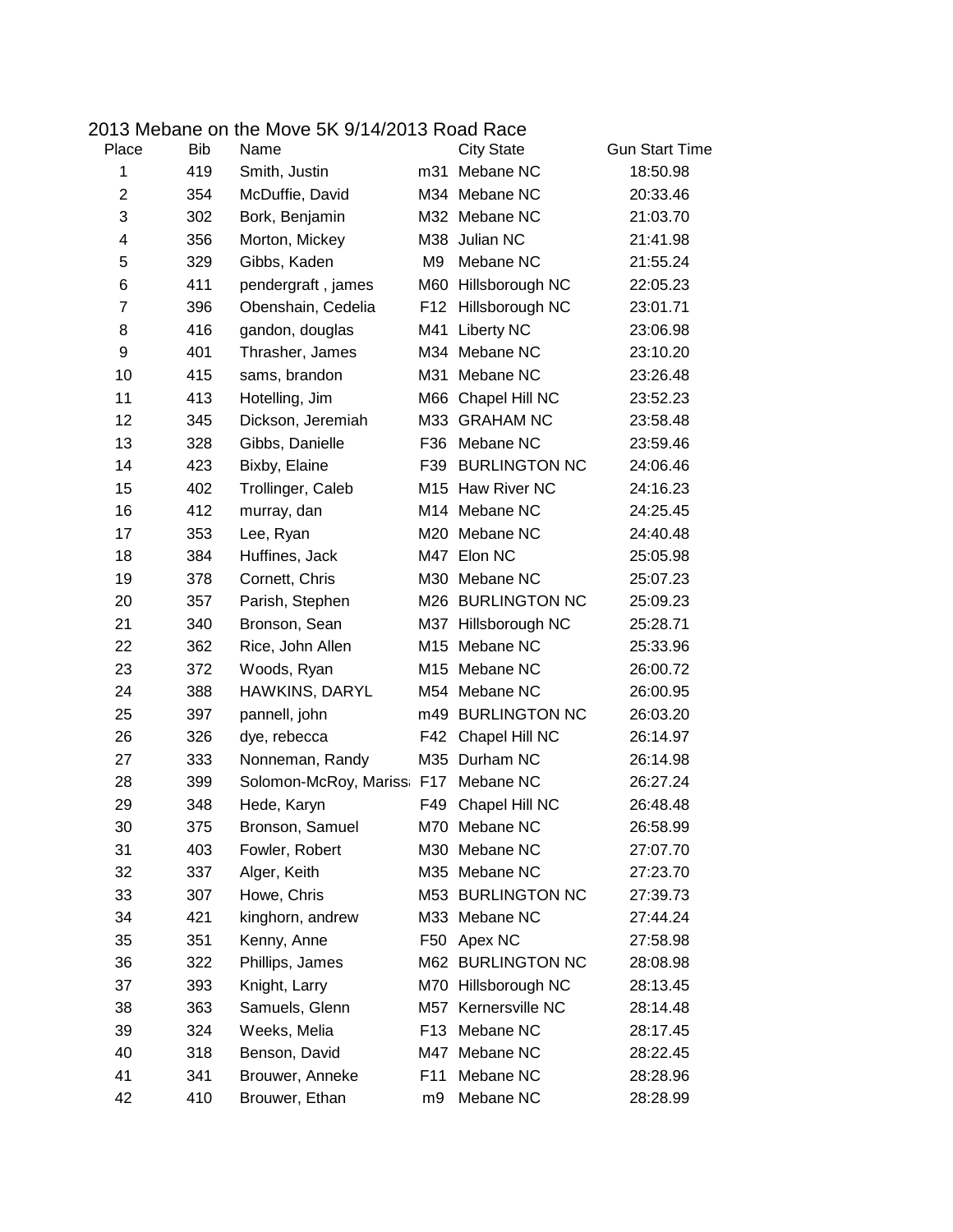| 43 | 414 | cangelli, keara    | F <sub>29</sub> | Greenlawn NY         | 28:54.20 |
|----|-----|--------------------|-----------------|----------------------|----------|
| 44 | 347 | Griffin, Sean      | M30             | Mebane NC            | 28:56.48 |
| 45 | 317 | Baird, James       |                 | M59 Durham NC        | 29:00.23 |
| 46 | 342 | Bush, Shannon      | F33             | Hillsborough NC      | 29:16.73 |
| 47 | 350 | Holmes, Leah       | F <sub>25</sub> | Hillsborough NC      | 29:17.23 |
| 48 | 387 | Oxendine, Tina     | F37             | Mebane NC            | 29:17.46 |
| 49 | 319 | Chriscoe, Patricia | F43             | Mebane NC            | 29:21.96 |
| 50 | 386 | Oxendine, Anthony  | M35             | Mebane NC            | 29:32.23 |
| 51 | 398 | Solomon, Ilka      | F40             | Mebane NC            | 29:39.72 |
| 52 | 394 | Lee, Kristy        | F <sub>29</sub> | <b>GRAHAM NC</b>     | 29:47.71 |
| 53 | 395 | medlin, audra      | F33             | <b>BURLINGTON NC</b> | 30:05.23 |
| 54 | 338 | Beaver, Damian     | M <sub>9</sub>  | Mebane NC            | 30:13.70 |
| 55 | 330 | Gibbs, Ryen        | F <sub>6</sub>  | Mebane NC            | 30:14.98 |
| 56 | 361 | Rice, Gary         | M53             | Mebane NC            | 30:24.23 |
| 57 | 360 | Rasberry, Shari    | F <sub>50</sub> | Hillsborough NC      | 30:24.71 |
| 58 | 325 | Wileman, Tom       | M10             | Hillsborough NC      | 30:30.73 |
| 59 | 310 | Isley, Sr., Steve  | M67             | Snow Camp NC         | 30:46.97 |
| 60 | 355 | McGhee, Brenda     | F56             | Mebane NC            | 30:58.74 |
| 61 | 371 | wood, jim          |                 | M44 Elon NC          | 31:00.46 |
| 62 | 315 | Tilley, Ken        |                 | M43 Hillsborough NC  | 31:00.49 |
| 63 | 301 | Barbour, Richie    | M39             | Mebane NC            | 31:00.96 |
| 64 | 417 | Cupitt, Julia      | F65             | <b>DURHAM NC</b>     | 31:14.98 |
| 65 | 305 | Ebbs, Michelle     | F35             | Mebane NC            | 31:15.98 |
| 66 | 352 | Lambert, Alan      | M37             | <b>GRAHAM NC</b>     | 31:27.73 |
| 67 | 349 | Higgins, Nancy     | F38             | <b>BURLINGTON NC</b> | 31:53.24 |
| 68 | 366 | Trotter, Josh      |                 | M32 Burlington NC    | 31:54.95 |
| 69 | 344 | Davis, Mike        |                 | M52 Mebane NC        | 31:54.98 |
| 70 | 327 | Gao, Hugong        | M62             | <b>BURLINGTON NC</b> | 31:57.11 |
| 71 | 306 | Fox, Cindy         | F <sub>52</sub> | <b>Burlington NC</b> | 31:57.45 |
| 72 | 420 | Cochran, Jeanne    | F <sub>56</sub> | Kernersville NC      | 31:57.73 |
| 73 | 323 | Weeks, Kenneth     |                 | M46 Mebane NC        | 31:59.24 |
| 74 | 331 | Guthrie, Tony R    |                 | M54 Halifax VA       | 32:13.20 |
| 75 | 364 | Straw, Sandra      | F33             | louisburg NC         | 32:18.45 |
| 76 | 391 | Freemyer, Reg      | M53             | asheboro NC          | 32:29.20 |
| 77 | 408 | smith, laura       | F <sub>22</sub> | Mebane NC            | 32:34.23 |
| 78 | 379 | Curry, Denise      | F44             | <b>GRAHAM NC</b>     | 32:44.23 |
| 79 | 389 | Boone, Daniel      | M47             | Gibsonville NC       | 33:12.95 |
| 80 | 418 | Cupitt, Howard     | M71             | <b>DURHAM NC</b>     | 33:34.26 |
| 81 | 358 | Powers, Jacob      | M30             | Mebane NC            | 33:41.50 |
| 82 | 359 | Powers, Sarah      | F31             | Mebane NC            | 33:42.49 |
| 83 | 346 | Dickson, Matthew   | M11             | <b>GRAHAM NC</b>     | 33:57.96 |
| 84 | 380 | Curry, Kerry       | M43             | <b>GRAHAM NC</b>     | 34:06.71 |
| 85 | 400 | Thrasher, Chip     | M10             | Mebane NC            | 34:12.71 |
| 86 | 309 | Huprich, Jason     |                 | M29 Mebane NC        | 34:20.00 |
|    |     |                    |                 |                      |          |